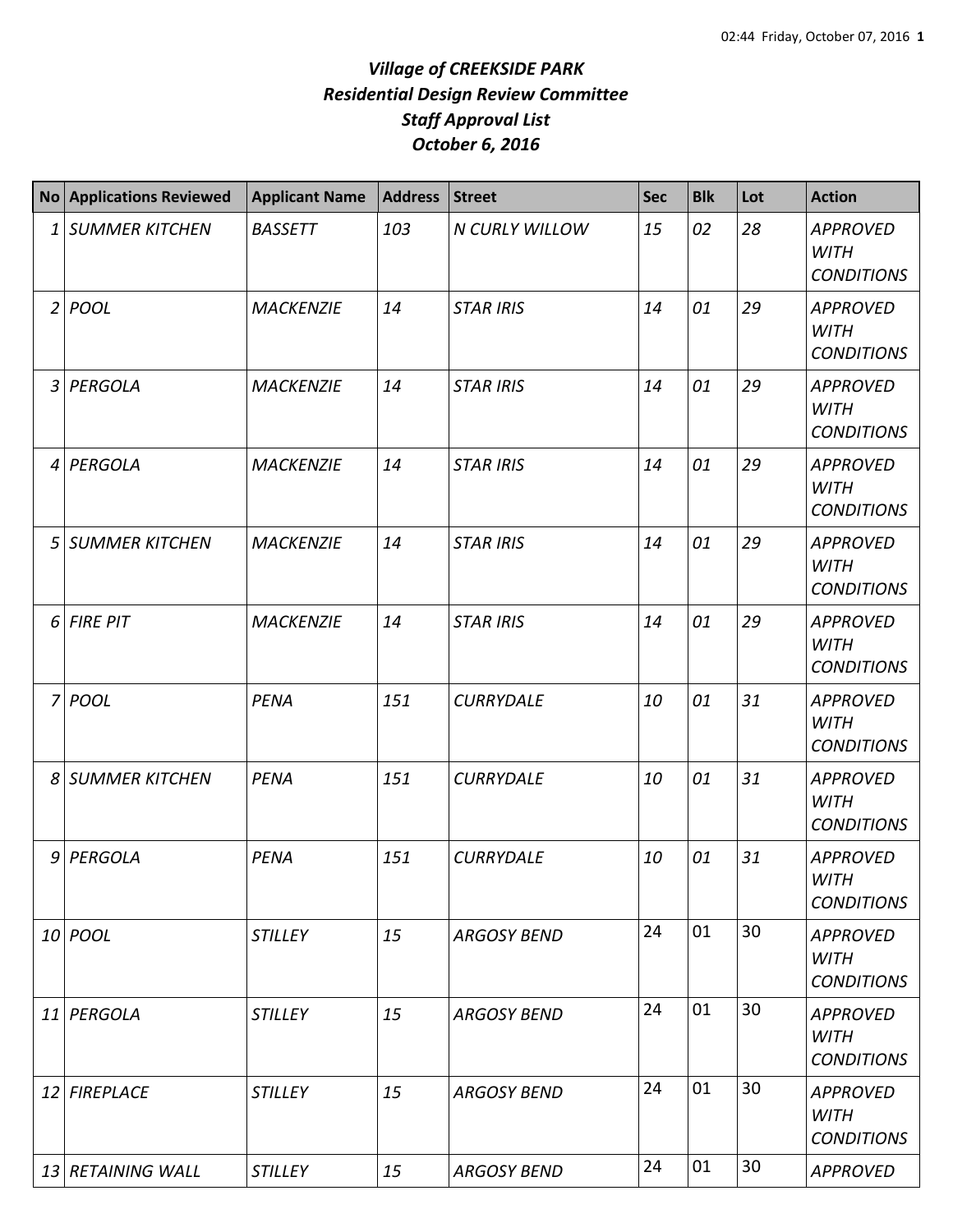| <b>No</b> | <b>Applications Reviewed</b> | <b>Applicant Name</b>             | Address Street |                        | <b>Sec</b> | <b>Blk</b> | Lot | <b>Action</b>                                       |
|-----------|------------------------------|-----------------------------------|----------------|------------------------|------------|------------|-----|-----------------------------------------------------|
|           | $14$ POOL                    | <b>KISSENGER</b>                  | 31             | <b>LANGSTONE</b>       | 09         | 01         | 08  | <b>APPROVED</b><br><b>WITH</b><br><b>CONDITIONS</b> |
|           | $15$ POOL                    | <b>FORD</b>                       | 55             | <b>LUFBERRY</b>        | 12         | 01         | 28  | <b>APPROVED</b><br><b>WITH</b><br><b>CONDITIONS</b> |
|           | 16 <i>POOL</i>               | <b>OROZCO</b>                     | 6              | <b>PINESTEAD</b>       | 22         | 02         | 30  | <b>APPROVED</b><br><b>WITH</b><br><b>CONDITIONS</b> |
| 17        | <b>GAZEBO</b>                | <b>OROZCO</b>                     | 6              | <b>PINESTEAD</b>       | 22         | 02         | 30  | <b>APPROVED</b><br><b>WITH</b><br><b>CONDITIONS</b> |
| 18        | <b>POOL</b>                  | <b>MULDOON</b>                    | 71             | <b>PIONEER CANYON</b>  | 22         | 01         | 18  | <b>APPROVED</b><br><b>WITH</b><br><b>CONDITIONS</b> |
| 19        | <b>PATIO COVER</b>           | <b>MULDOON</b>                    | 71             | <b>PIONEER CANYON</b>  | 22         | 01         | 18  | <b>APPROVED</b><br><b>WITH</b><br><b>CONDITIONS</b> |
|           | <b>20 SUMMER KITCHEN</b>     | <b>MULDOON</b>                    | 71             | <b>PIONEER CANYON</b>  | 22         | 01         | 18  | <b>APPROVED</b><br><b>WITH</b><br><b>CONDITIONS</b> |
| 21        | PERGOLA                      | <b>PLETTNER</b>                   | 71             | <b>BEACONS LIGHT</b>   | 19         | 01         | 15  | <b>APPROVED</b>                                     |
|           | 22 PERGOLA                   | <b>PLETTNER</b>                   | 71             | <b>BEACONS LIGHT</b>   | 19         | 01         | 15  | <b>APPROVED</b>                                     |
| 23        | <b>TREE REMOVAL</b>          | <b>PARVINO</b>                    | $\overline{2}$ | <b>CLEMENTS SQUARE</b> | 33         | 08         | 01  | <b>APPROVED</b>                                     |
|           | $24$ PATIO                   | <b>PARVINO</b>                    | $\overline{2}$ | <b>CLEMENTS SQUARE</b> | 33         | 08         | 01  | <b>APPROVED</b>                                     |
|           | 25 TREE REMOVAL              | <b>MICHAELIS</b>                  | 39             | <b>VALLEY COTTAGE</b>  | 26         | 01         | 10  | <b>APPROVED</b>                                     |
|           | 26 TREE REMOVAL              | <b>PONCE DE</b><br><b>SELGADO</b> | $\overline{2}$ | SANDWELL               | 09         | 01         | 38  | <b>APPROVED</b><br><b>WITH</b><br><b>CONDITIONS</b> |
|           | 27 PLAY STRUCTURE            | <b>SCHEAFFER</b>                  | 19             | <b>CAMPLIGHT</b>       | 24         | 02         | 06  | <b>APPROVED</b>                                     |
|           | $28$ FENCE                   | <b>ESCOTO</b>                     | 50             | <b>SUNDOWN RIDGE</b>   | 16         | 01         | 13  | <b>APPROVED</b>                                     |
|           | 29 SATELLITE DISH            | <b>CROWLEY</b>                    | 54             | <b>LIBERTY BRANCH</b>  | 32         | 08         | 02  | <b>APPROVED</b>                                     |
|           | 30 DRIVEWAY BORDER           | <b>CROWLEY</b>                    | 54             | <b>LIBERTY BRANCH</b>  | 32         | 08         | 02  | <b>APPROVED</b>                                     |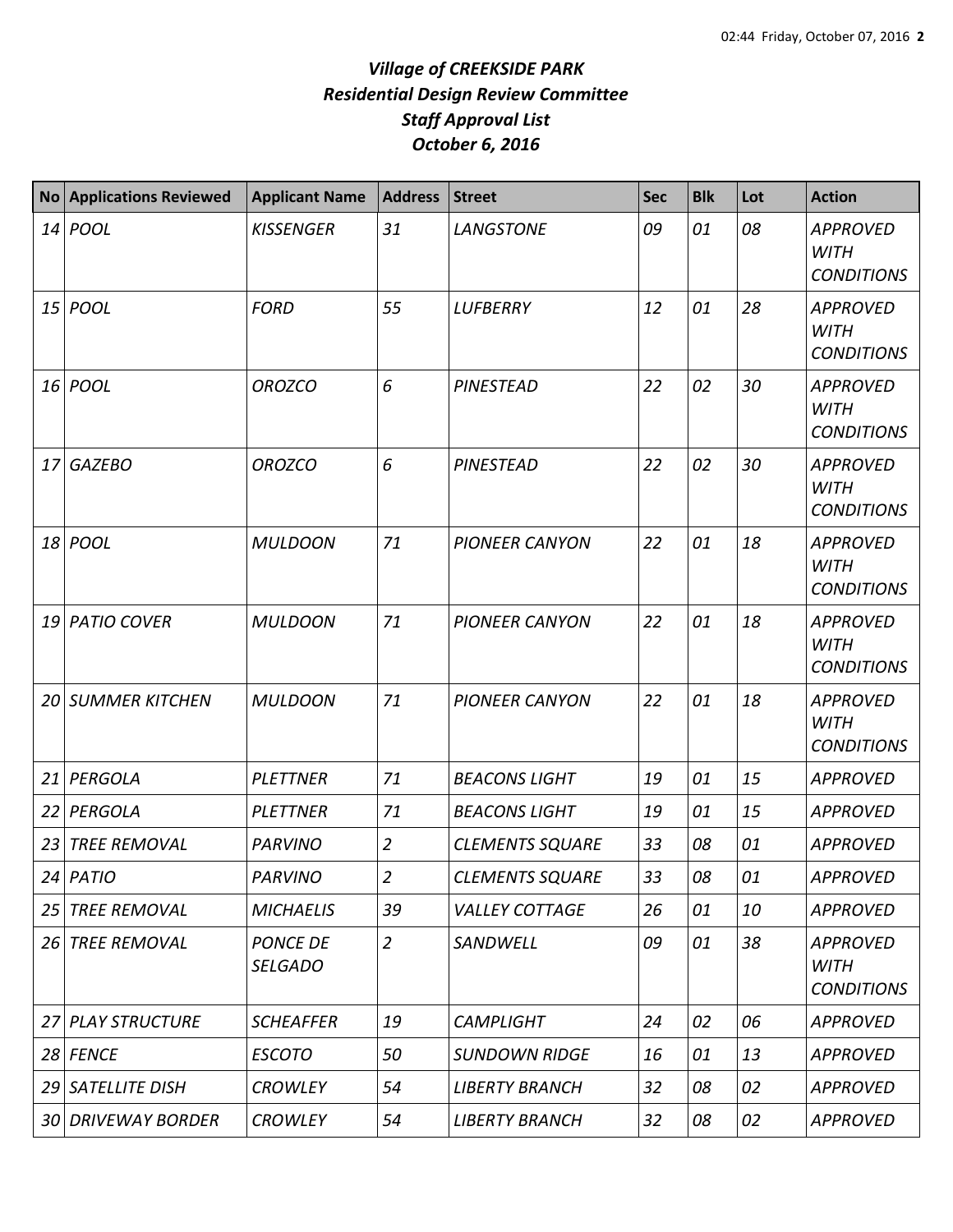| <b>No</b>       | <b>Applications Reviewed</b>              | <b>Applicant Name</b> | <b>Address</b> | <b>Street</b>          | Sec | <b>Blk</b> | Lot | <b>Action</b>                                       |
|-----------------|-------------------------------------------|-----------------------|----------------|------------------------|-----|------------|-----|-----------------------------------------------------|
| 31              | <b>HOME GARAGE</b><br><b>CONSTRUCTION</b> | LUJAN                 | 39             | <b>WANING MOON</b>     | 30  | 01         | 16  | <b>APPROVED</b><br><b>WITH</b><br><b>CONDITIONS</b> |
|                 | 32 ATTIC CONVERSION                       | LUJAN                 | 39             | <b>WANING MOON</b>     | 30  | 01         | 16  | <b>APPROVED</b><br>WITH<br><b>CONDITIONS</b>        |
| 33              | <b>COLOR</b>                              | <b>BULLOCK</b>        | 39             | <b>COVE VIEW</b>       | 06  | 01         | 42  | <b>APPROVED</b>                                     |
| 34              | <b>TREE REMOVAL</b>                       | <b>JOHNSON</b>        | 26             | N SHASTA BEND          | 22  | 01         | 25  | <b>APPROVED</b>                                     |
| 35              | <b>BENCH</b>                              | <b>HINOJOSA</b>       | 38             | <b>SPINCASTER</b>      | 30  | 01         | 21  | <b>APPROVED</b>                                     |
|                 | 36 <i>POOL</i>                            | <b>ALLEN</b>          | 10             | <b>LUFBERRY</b>        | 12  | 02         | 08  | <b>APPROVED</b><br><b>WITH</b><br><b>CONDITIONS</b> |
| 37 <sup>1</sup> | <b>FOUNTAIN</b>                           | <b>PARVINO</b>        | $\overline{2}$ | <b>CLEMENTS SQUARE</b> | 33  | 01         | 01  | <b>APPROVED</b>                                     |
| 38              | <b>GENERATOR</b>                          | <b>BASHAR</b>         | 114            | <b>BEECH SPRINGS</b>   | 10  | 04         | 02  | <b>APPROVED</b><br><b>WITH</b><br><b>CONDITIONS</b> |
| 39              | <b>TRASH CART SCREEN</b>                  | <b>HUNTSMAN</b>       | 66             | <b>W SAWYER RIDGE</b>  | 35  | 02         | 07  | <b>APPROVED</b>                                     |
|                 | 40 FENCE                                  | <b>MANSILAARCE</b>    | 19             | <b>QUIET YEARLING</b>  | 01  | 01         | 17  | <b>APPROVED</b><br><b>WITH</b><br><b>CONDITIONS</b> |
| 41              | <b>GENERATOR</b>                          | <b>CARLTON</b>        | $\overline{7}$ | <b>CORONET RIDGE</b>   | 15  | 02         | 30  | <b>APPROVED</b><br><b>WITH</b><br><b>CONDITIONS</b> |
|                 | 42 TREE REMOVAL                           | <b>JOHNSON</b>        | 77             | <b>DEER PLAIN</b>      | 24  | 02         | 11  | <b>APPROVED</b><br>WITH<br><b>CONDITIONS</b>        |
|                 | 43 PLAY STRUCTURE                         | VILLAREAL             | $\overline{2}$ | <b>CADENCE</b>         | 18  | 01         | 88  | <b>APPROVED</b>                                     |
|                 | 44 <i>POOL</i>                            | <b>MILLER</b>         | 74             | <b>N THATCHER BEND</b> | 34  | 04         | 13  | <b>APPROVED</b><br><b>WITH</b><br><b>CONDITIONS</b> |
| 45              | PERGOLA                                   | <b>RILEY</b>          | 110            | <b>E TUPELO GREEN</b>  | 10  | 03         | 01  | <b>APPROVED</b><br><b>WITH</b><br><b>CONDITIONS</b> |
|                 | 46 PERGOLA                                | <b>CASTENEDA</b>      | 26             | <b>N ROCKY POINT</b>   | 05  | 01         | 51  | <b>APPROVED</b><br>WITH<br><b>CONDITIONS</b>        |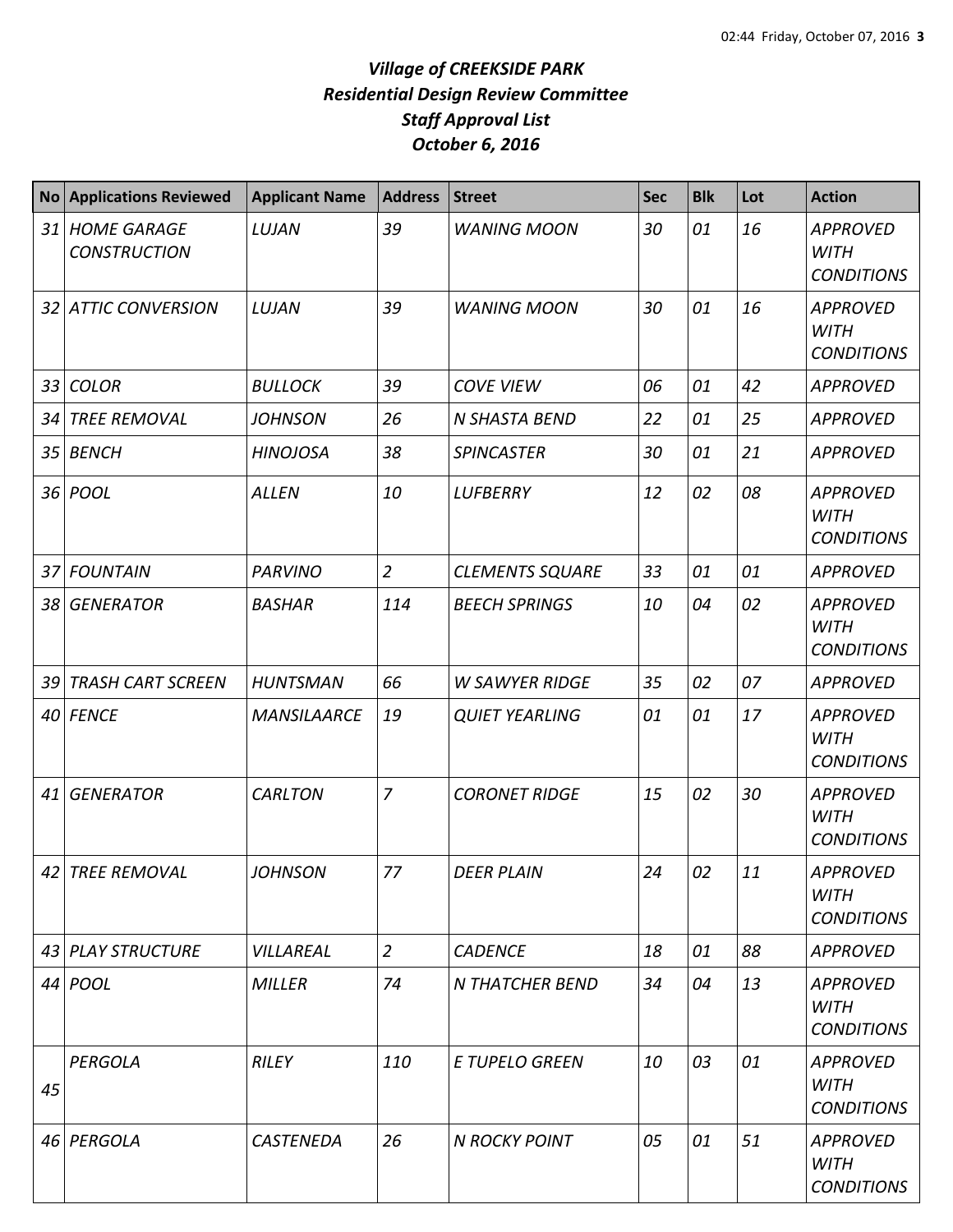| <b>No</b> | <b>Applications Reviewed</b> | <b>Applicant Name</b> | <b>Address</b> | <b>Street</b>          | Sec | <b>Blk</b> | Lot | <b>Action</b>                                       |
|-----------|------------------------------|-----------------------|----------------|------------------------|-----|------------|-----|-----------------------------------------------------|
| 47        | <b>DECK</b>                  | <b>CASTENEDA</b>      | 26             | <b>N ROCKY POINT</b>   | 05  | 01         | 51  | <b>APPROVED</b>                                     |
| 48        | <b>GENERATOR</b>             | <b>MILNER</b>         | 62             | S SHASTA BEND          | 22  | 01         | 02  | <b>APPROVED</b><br><b>WITH</b><br><b>CONDITIONS</b> |
|           | 49 POOL                      | <b>MILLER</b>         | 74             | N THATCHER BEND        | 34  | 04         | 13  | <b>APPROVED</b><br><b>WITH</b><br><b>CONDITIONS</b> |
|           | 50 POOL                      | <b>GAITLER</b>        | 10             | <b>ROSY FINCH</b>      | 11  | 04         | 09  | <b>APPROVED</b><br><b>WITH</b><br><b>CONDITIONS</b> |
| 51        | <b>FIRE PIT</b>              | <b>GAITLER</b>        | 10             | <b>ROSY FINCH</b>      | 11  | 04         | 09  | <b>APPROVED</b><br><b>WITH</b><br><b>CONDITIONS</b> |
| 52        | <b>ATTIC CONVERSION</b>      | <b>MALONEY</b>        | 26             | <b>CAPRICE BEND</b>    | 12  | 01         | 17  | <b>APPROVED</b><br><b>WITH</b><br><b>CONDITIONS</b> |
| 53        | POOL                         | <b>KBILLC</b>         | 10             | <b>CHIPPED SPARROW</b> | 13  | 02         | 43  | <b>APPROVED</b><br><b>WITH</b><br><b>CONDITIONS</b> |
|           | 54 PERGOLA                   | <b>KBILLC</b>         | 10             | <b>CHIPPED SPARROW</b> | 13  | 02         | 43  | <b>APPROVED</b><br><b>WITH</b><br><b>CONDITIONS</b> |
|           | 55 DECK                      | ORTIZ                 | 46             | <b>AVENTURA</b>        | 28  | 01         | 13  | <b>APPROVED</b>                                     |
| 56        | <b>STORAGE SHED</b>          | <b>MINGRAMM</b>       | 361            | <b>TUPELO GREEN</b>    | 13  | 01         | 88  | <b>APPROVED</b>                                     |
|           | 57 PERGOLA                   | <b>BROWN</b>          | $\overline{2}$ | <b>BRITTANY</b>        | 14  | 01         | 12  | <b>APPROVED</b><br><b>WITH</b><br><b>CONDITIONS</b> |
|           | 58 POOL                      | LORY                  | 103            | <b>CRESTA BEND</b>     | 18  | 01         | 37  | <b>APPROVED</b><br><b>WITH</b><br><b>CONDITIONS</b> |
|           | $59$ FIRE PIT                | LORY                  | 103            | <b>CRESTA BEND</b>     | 18  | 01         | 37  | <b>APPROVED</b><br><b>WITH</b><br><b>CONDITIONS</b> |
|           | 60 POOL                      | <b>CASSIS</b>         | 22             | <b>HOLLYFLOWER</b>     | 15  | 01         | 24  | <b>APPROVED</b><br><b>WITH</b><br><b>CONDITIONS</b> |